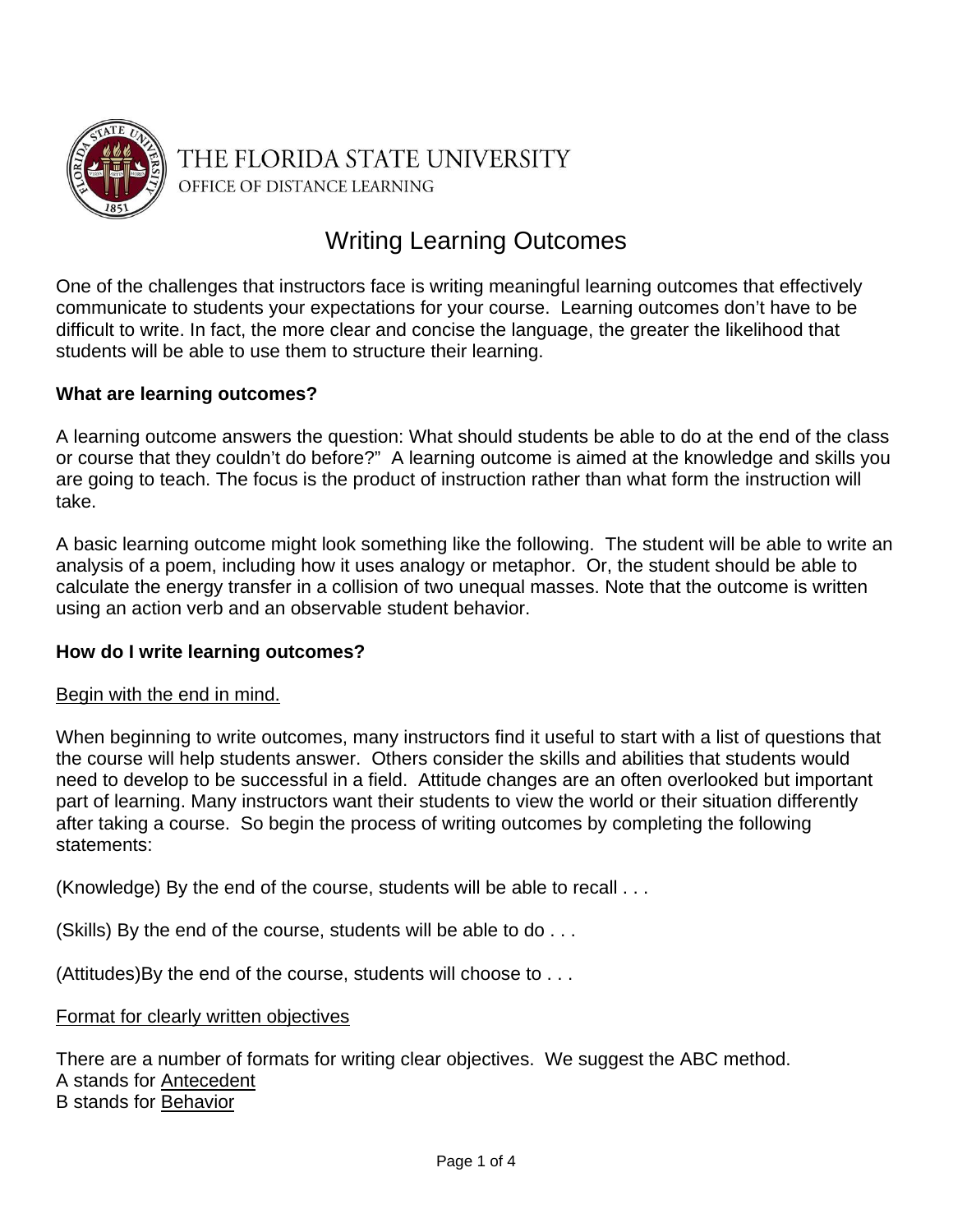# C stands for Criterion

Using this format we might say: (A) After reading Chapter 8 in the text, the student will be able to (B) summarize in writing the principle of supply and demand, giving an example not presented in the book, (C) with at least 90% accuracy.

The *antecedent* then is the learning activity, the *behavior* is the skill or knowledge being demonstrated, and the *criterion* is the degree of acceptable performance.

In practice, the criterion is rarely explicitly stated in higher education outcomes since grading standards are set for the entire course and posted separately on the syllabus. A more useful way to write outcomes may be to add how you will measure success or, in other words, the assessment you will use to measure learning. An example of this format would be: By the end of this unit on Americans Divided, students will be able to explain the different ways Americans are divided by race, class, gender, and sexuality by writing a midterm paper that summarizes how these divisions are reflected in the movies.

Use the following template to help you write an appropriate learning outcome.

| By the end of this unit on<br>unit name | students will be able to choose an action verb |
|-----------------------------------------|------------------------------------------------|
| the knowledge, concept, rule or skill   | how they will apply their knowledge or skill / |
| you expect them to acquire              | how you will assess their learning<br>bv       |

## Make the outcome specific, check for action verbs and observable end products.

Often outcomes will be written using broad, vague verbs such as understand, learn, and know. An example might be: Students will gain a critical understanding of the historical foundations of American higher education.

There are two problems with this statement. First, the term understanding is too vague to be meaningful as a guide for performance for your students or as an assessment measure for you. A more specific, action oriented verb serves as a guide for students to focus their learning. "Am I being asked to memorize and recall this information or will I need to use this to solve a problem or apply it to a completely new situation?" Likewise from the instructor's perspective, action-oriented verbs give direction on how the learning item will be assessed as well as taught.

Second, the statement implies that the responsibility for learning falls on the instructor while students participate passively. Action verbs that focus on student performance communicate the expectation that the responsibility for learning is with the student. Students must be actively involved with the material to demonstrate successful completion of the outcome.

Of course, there are different types of learning outcomes. Some are easy, only requiring the simple recall of a definition. Others are more complex, requiring problem solving or evaluation. Still others focus on attitudes (choice behaviors) and motor skills.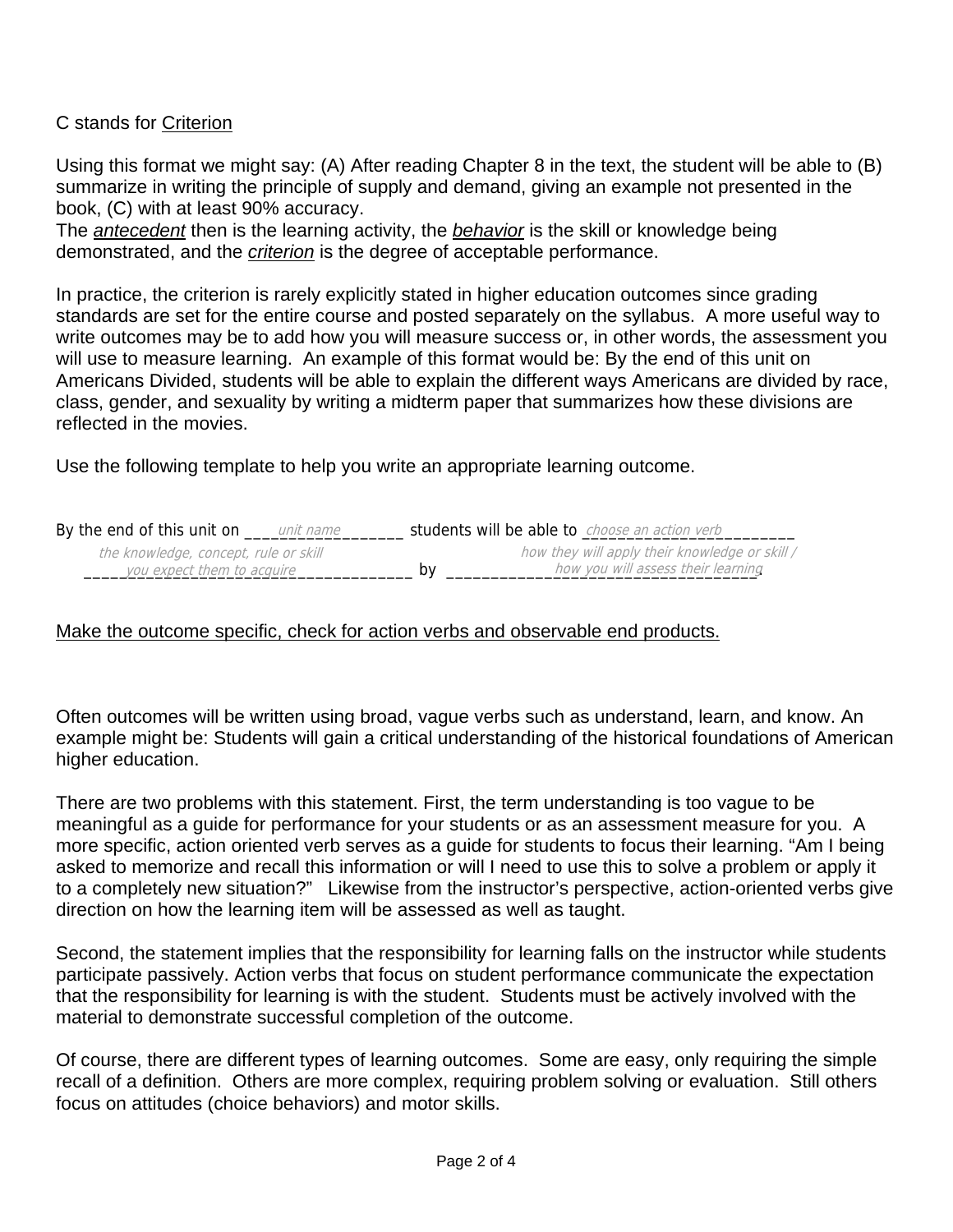Use the table below to help you select the learning outcome you want to achieve matched with an action verb. This is not an exhaustive list of verbs but should help you get well on your way to writing meaningful outcomes.

| Types of Learning<br><b>Outcomes</b>                  | <b>Action Terms</b>                                                                             | <b>What Students Can Do</b>                                                                                             |
|-------------------------------------------------------|-------------------------------------------------------------------------------------------------|-------------------------------------------------------------------------------------------------------------------------|
|                                                       | Note 'understand' & 'discuss' are not offered                                                   | Be wary of testing at a learning outcome type<br>that's different than the level the students<br>learned & practiced at |
| Verbal Information<br>(Knowledge)                     | STATE, define, list, name, identify, show, recall                                               | Recall information                                                                                                      |
| Concepts<br>(Comprehension)                           | CLASSIFY, explain, describe, summarize,<br>interpret, predict                                   | Put something into a category of things;<br>restate in their own words                                                  |
| Rules<br>(Application)                                | DEMONSTRATE, relate, determine, apply,<br>calculate, examine, modify, discover                  | Engage a rule, procedure or principle;<br>transfer abstract ideas to practical solutions                                |
| Problem Solving<br>(Analysis, Synthesis,<br>Evaluate) | GENERATE, analyze, explain, arrange, rearrange,<br>evaluate, integrate, modify, decide, compare | Generate a solution to a problem; make<br>decisions and support views; determine and<br>arrange components              |
| <b>Cognitive Strategies</b><br>(Learning Strategies)  | ADOPT, originate, create, design, plan                                                          | Adopt new ways of learning; form a unique<br>product                                                                    |

## Get feedback from colleagues and students and rewrite to further clarify

Writing effective learning outcomes, like any good writing, is an ongoing process. All writing benefits from reviews and edits. Colleagues reviewing your outcomes should agree on what it is that you expect from your students. Students can inform you whether they interpret the outcomes in the same way that you do.

## **Why spend time writing specific learning outcomes? Isn't my course description good enough?**

Well written learning outcomes help instructors

- Aid students in getting as much as possible from the course by focusing their learning
- Plan and revise courses by organizing the course around specific areas of achievement
- Improve assessment of student performance by aligning testing with what you want your students to actually get out of the course
- Improve organization and optimize lecture time by focusing on the most important concepts and reducing the opportunity to get off track

Well written learning outcomes help students

- Get on the same page with the instructor and peers. Students take a course for a number of different reasons: it's required, it looked interesting, it fit my schedule, it was the only one left. Specific learning outcomes make all students aware of the expectations for learning regardless of their prior experience with the subject or instructor
- Clarify what is important in this course